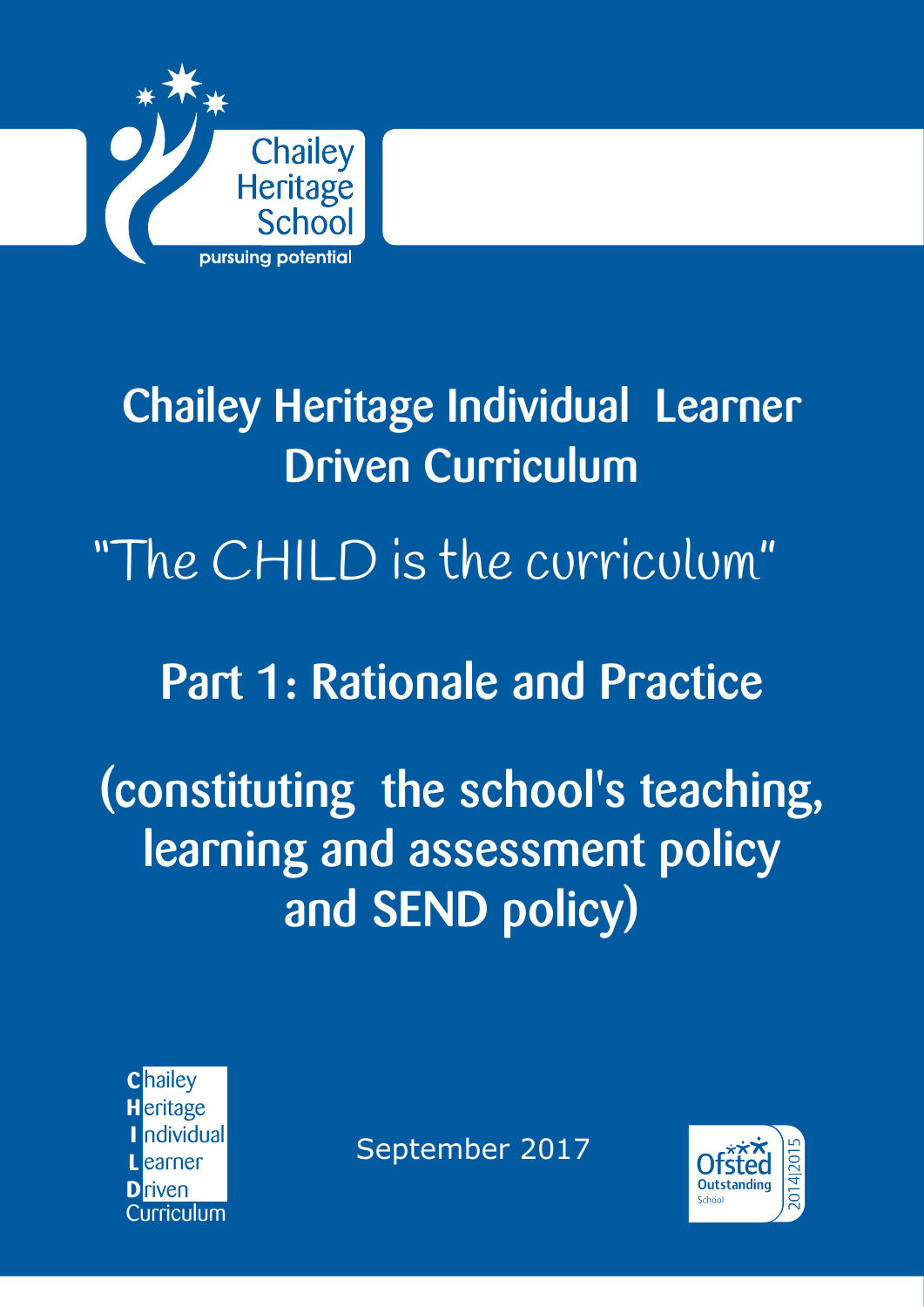# **Contents**

# "The CHILD is the curriculum"

## **01.**

Rationale

### **02.**

Flowchart

## **03.**

Target setting and co-production

## **04.**

Delivery of the CHILD Curriculum

## **05.**

Capturing progress and assessment for learning

## **06.**

Summative assessment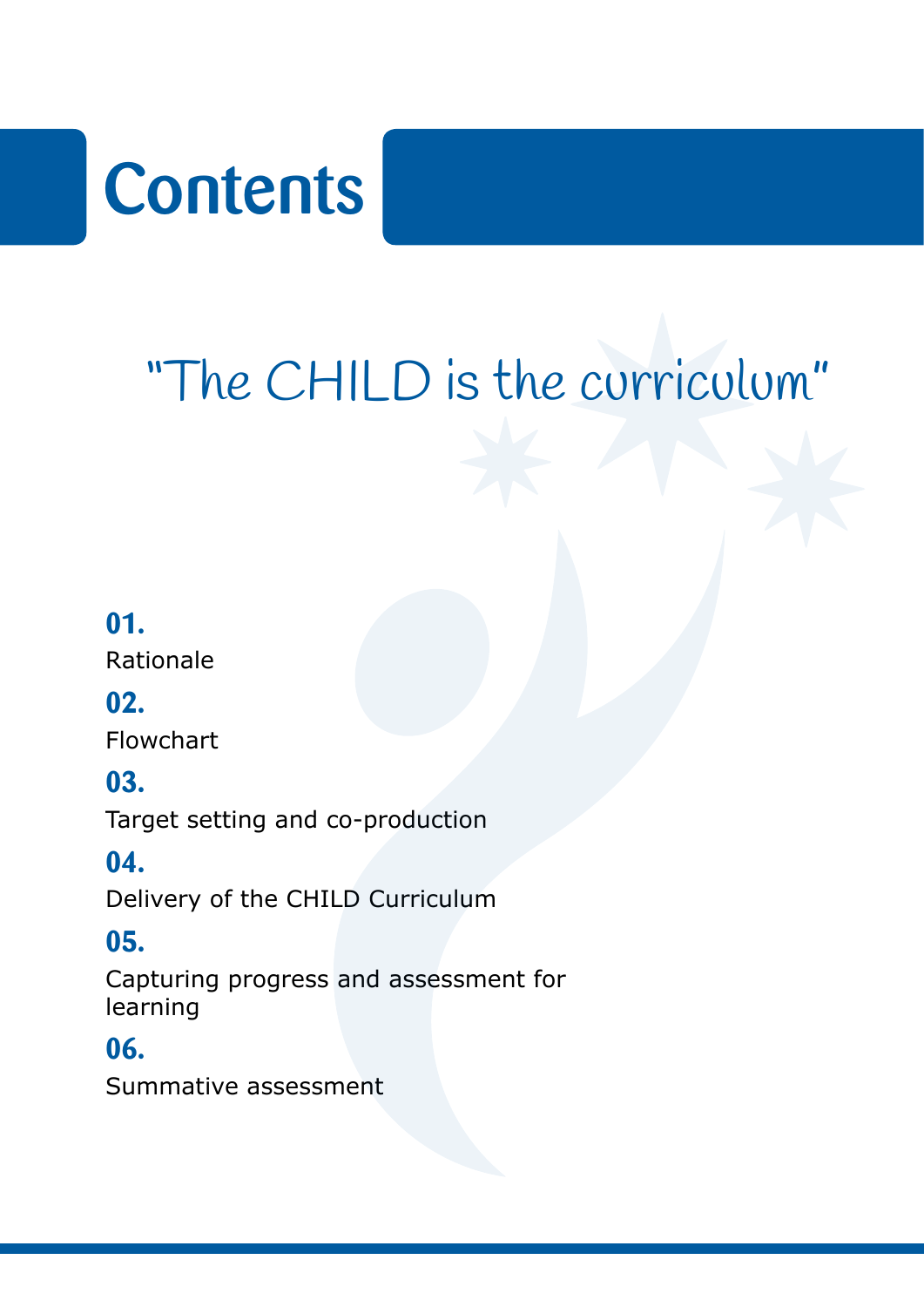

#### **Our Vision**

Every young person at Chailey Heritage School will be given every opportunity to make progress towards fulfilment. We will never, ever give up looking for ways to support our young people to make their own choices in life, and to achieve their own desired destinations.

The children and young adults at Chailey Heritage School (our 'learners') have a huge range of physical, sensory, learning and medical needs. Their cognitive abilities are from SPMLD, those who are learning in a very sensory context, right through to those who, while 'locked in' by their physical complexities, are nevertheless learning to read, tell the time and manage money, through more formal 'subject-specific' approaches.

Children with learning difficulties have unique ways of learning. Penny Lacey in 2009 wrote that these learners will "struggle with inefficient and slow information processing skills as well as difficulties with generalisation and problem solving". At Chailey Heritage, our learners have the added complexities, of physical, sensory and medical difficulties. The multiplicity of these means that each and every learner has their own individual set of barriers to learning.

It is obvious that a child who is blind will not be able to learn about colours in the same way that a sighted child will. It may be less obvious that a child who cannot manipulate objects will have barriers to learning numbers, or coin values or shapes. For a non- verbal child, learning to read by phonics is much more difficult. A child who is confined to a trolley-bed will not be able to access many resources available to wheelchair users, never mind ambulant children. A blind, non-verbal child, restricted to a trolley-bed, has a multiplicity of barriers to learning, unique to him, and we must pursue his potential using detailed knowledge and highly specific skills.

While we do, of course, take ideas from the many respected thinkers in SEND education (inspirational teachers such as Penny Lacey; Jo Grace; Peter Imray; Flo Longhorn; Dave Hewett & Melanie Nind, Barry Carpenter, Jean Ware and more) we still believe that there are no standard or uniform teaching techniques which meet all of these learners' needs or support them to overcome all of these barriers. There is not a single menu of interventions and approaches, and there is no one curriculum which could possibly fit all our pupils. Each needs a unique curriculum: 'the child **is** the curriculum'. Above all, everything we do, and everything each learner experiences, must be meaningful, and we must all, as educators, know why we are doing what we are doing with our learners (which at Chailey Heritage we call 'The Why Imperative').

We see it as our fundamental job, to find the very best interventions and teaching techniques for each learner, through researching what is best practice in the wonderful work in the SEND community, but even more importantly, through knowing our learners as best as we can. We have developed our very own approach, building a learning framework for each learner, directly from a deep and thorough assessment and understanding of each child and how they might be helped to make progress. The child, parents and family, therapists, teaching and residential teams are all involved in the assessing of needs and the devising of the 'my next steps' (MNSs) fundamental to our individual learning frameworks. It is a truly integrated approach, whichworks.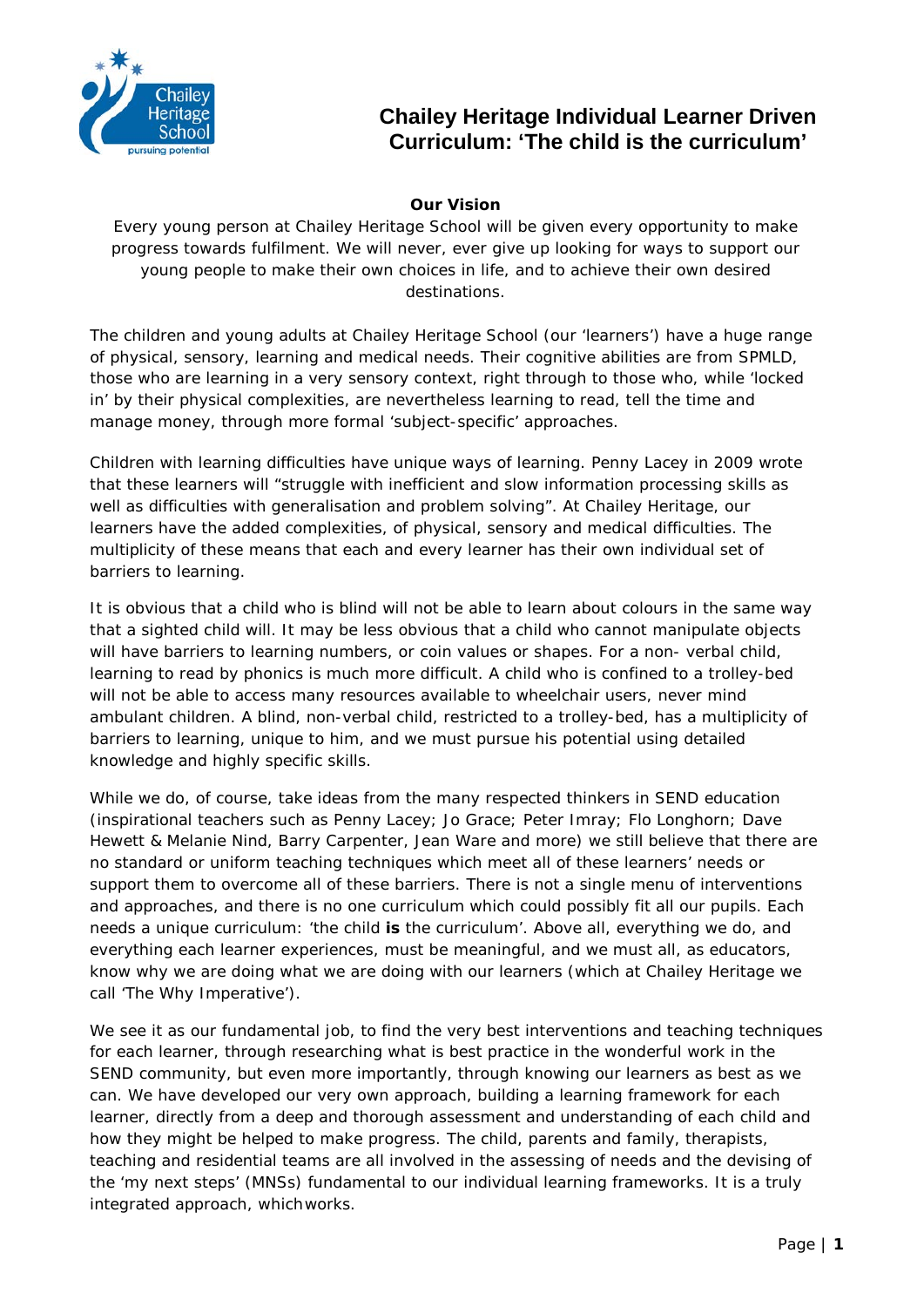

At the heart of our approach is the recognition that learning and development across all areas are underpinned by our understanding of engagement - the way each individual engages with other people, activities, their environment and any stimuli. Using the Early Years Foundation Stage (EYFS) model of '*Characteristics of Effective Learning'* we seek to nurture life-long learners who, rather than just being recipients of support, are motivated, inquisitive and active participants in their unique curriculum.

We do recognise the need for a 'broad and balanced curriculum' and this will mean different things for different pupils. We do take ideas and methodologies from documents produced by the Department for Education and elsewhere. In particular, we find the EYFS framework particularly helpful, no matter what the age of our learners. However, whatever we take must be relevant and appropriate to the developmental needs of each pupil, in order for meaningful learning to occur. There is no single curriculum that suits all our learners, no 'set' of subject areas, no bank of targets to be chosen from. Every MNS must be part of a functional and meaningful path for that child, not part of a pre-programmed or linear route. We must have no pre-conceptions of any learner's path of progress or we are in danger of limiting our expectations of wherethey may branch out. We must follow the child, and we always expect to be surprised!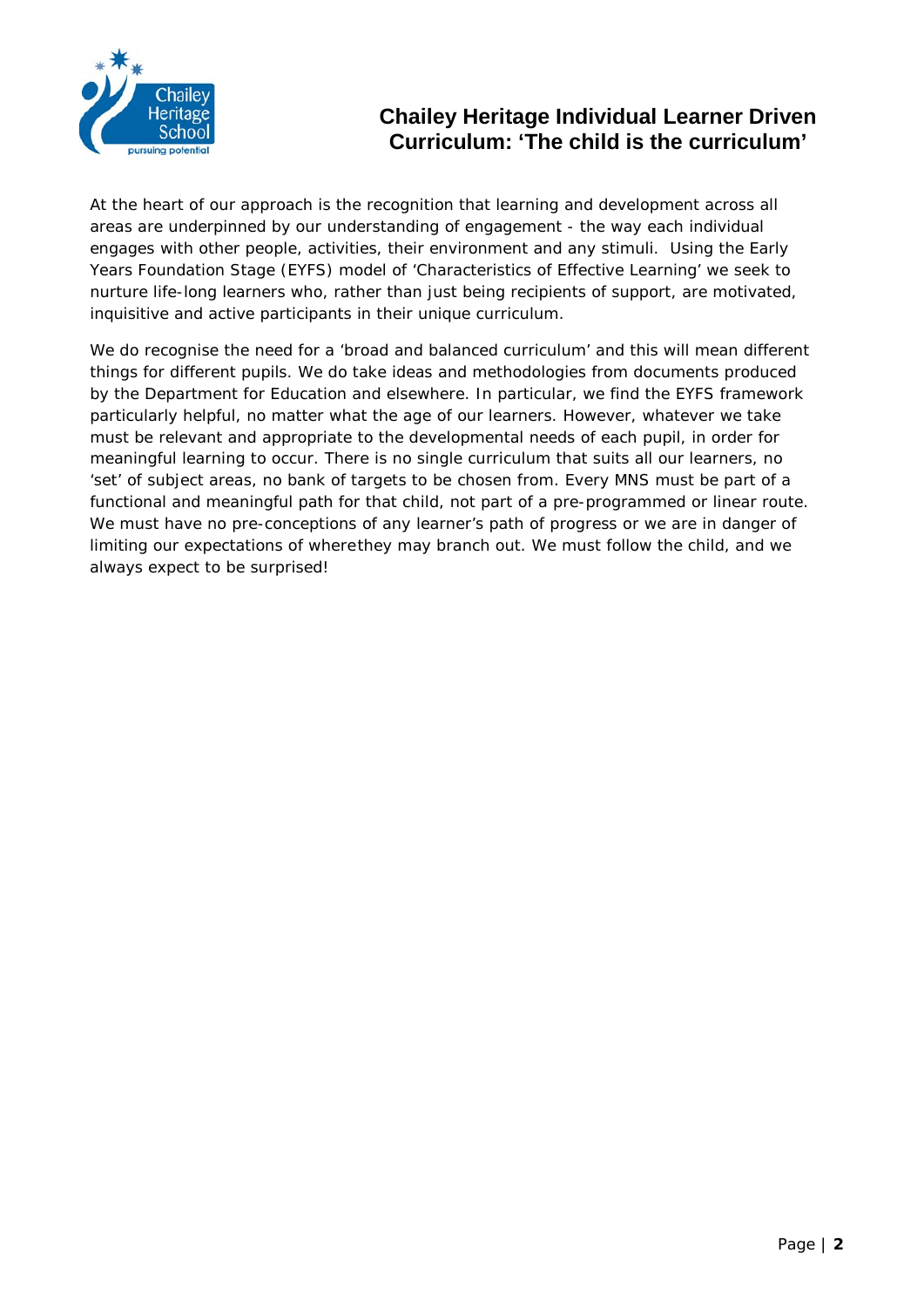# **The CHILD is the Curriculum**



**curriculum**. curriculum is '**Broad &**  It is built specifically for them **Balanced**' through: **H**eritage based on their skills and desired Creative and outcomes. flexible Individual It is **Broad** in that it covers all timetabling aspects of their development. Interesting and It is **Balanced** in that it weighs diverse topics Learner up, specifically for them, the Specialised input that is needed. 'theme' events in **D**riven It is completely integrated with departments and the therapeutic input, sharing across the school Curriculum. targets and methods. Teaching 'subjects' It takes into account parents' where this is aspirations and ideas appropriate

All therapy requirements

Heritage Schoo

- Social, Moral, Spiritual and
- Cultural development (SMSC)
- Sex & relationships education
- Religious Education (RE)
- Collective Worship
- Community visits to us and out into the community
- Partnerships with other schools
- College links
- Family links
- **Celebrations**
- Fun and enjoyment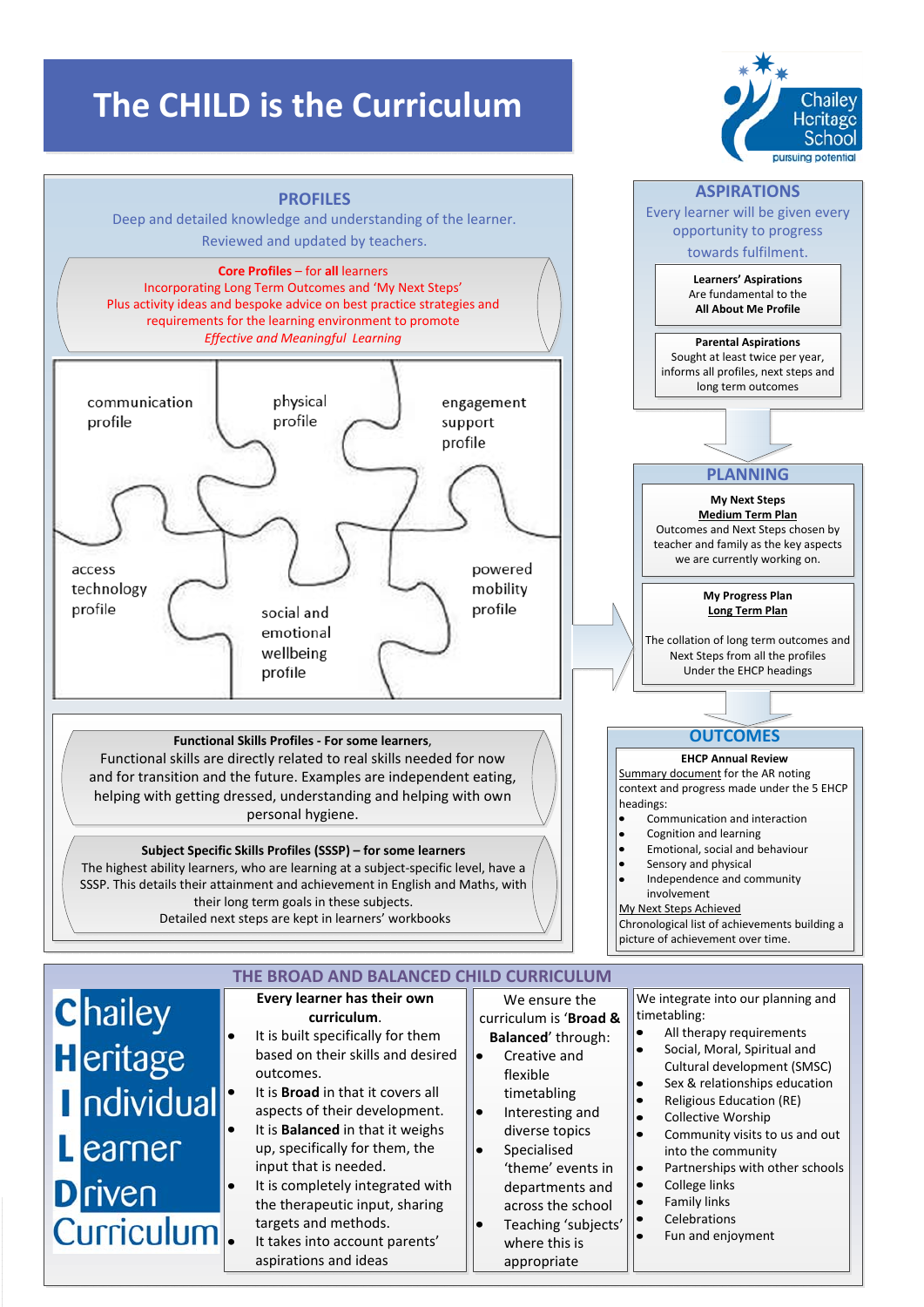

#### **Target Setting and Co-production: the integration of teachers', therapists, care staff and parents' advice to the CHILD Curriculum**

#### **Baseline assessment**

New pupils have baseline profiles written by the receiving teacher with support from our specialist baseline assessment teacher. This process involves using all available information, and as much consultation as possible, to compile the first drafts of the child's profiles. The profiles include the first drafts of 'long term outcomes' and 'MyNext Steps' which form the child's curriculum. To baseline we use:

- o information from parent and family consultation, including homevisits
- o any written documents from parents
- o any documents provided by previous schools/teachers, therapists andother specialists
- o any up-to-date advices that had been prepared for EHCPs
- o assessment information from clinical services assessments including: nurses; doctors; SaLTs; OTs; physios; behaviour support specialists; dieticianetc.
- o assessment information from school assessment including, as appropriate: sensory impairment specialist teacher; SPMLD specialist teacher; subject specific lead teacher; EYFS lead teacher; PSHE/SRE lead teacher.

#### **Curriculum documents ownership**

The profiles are 'owned' by the teacher and team, but therapists also take on a lead role for ensuring the profiles and targets are as accurate as possible as below:

- o Occupational therapist
	- o Access technology profile, with teacher, ICT coordinator and SaLT.
	- o Eyegaze profile section of the AT profile
	- o Powered mobility profile. (Nb the powered mobility profile is for all pupils who have powered mobility opportunities, not just those who are learning to be independent drivers.)
	- o Functional skills profile, especially life skills.
- o Physiotherapist
	- o Physical profile, with hippotherapist and swimming coordinator.
	- o The physical profile is linked to each pupil's physicaltimetable.
- o Speech and language therapist
	- o Communication profile, with teacher.
	- o Access technology profile, with teacher, ICT coordinator and OT.
	- o Eyegaze profile section of the AT profile
	- o Eating and drinking next steps, which may come under various profiles.
	- o Oral skills next steps, which may come under various profiles.
- o Teacher
	- o If the child has the ability to learn at a 'subject-specific level' (SSL), i.e. may make meaningful progress in Maths and Literacy, they will have a SSL profile, which will contain the aspirations and long-term outcomes for these subjects,

(with the current next steps being worked on recorded in the child's workbooks.) These long term outcomes and MNSs must be useful and meaningful.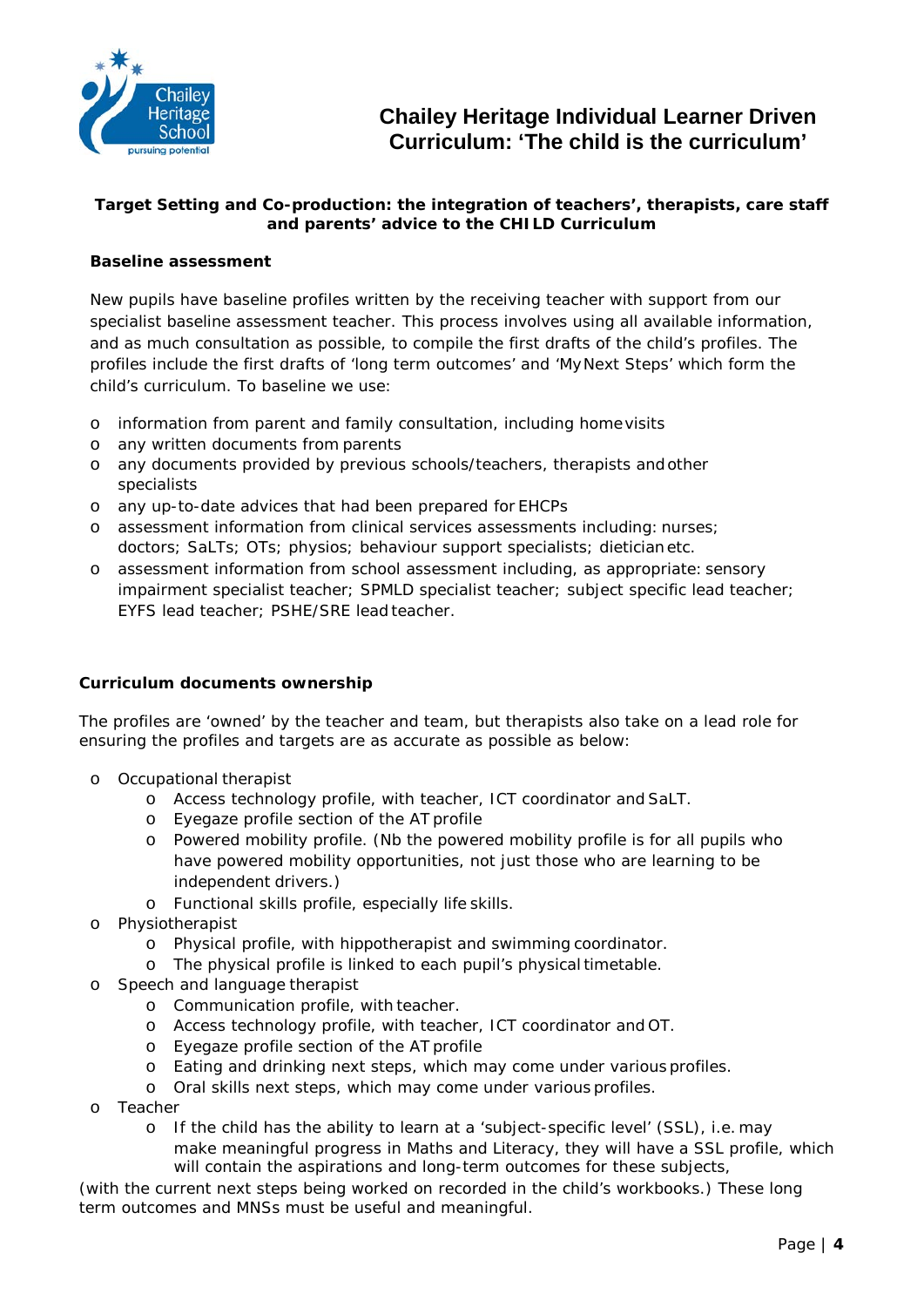

#### **Quality assurance**

As well as the oversight of the profiles by the specialists as above, each set of draft profiles for every child is read and quality assured by the Headteacher.

Approximately eight weeks after entry to the school, the child's family is invited to a new pupil meeting, as per the SEND code of practice. This meeting is chaired by the Headteacher, and attended by the child's teacher; the family liaison worker; residential key worker if appropriate; and the child's team of therapists. At this point, with eight weeks' more knowledge of the child, all draft profiles and MNSs are discussed, refined and agreed.

#### **Amending and updating profiles and targets**

It is a fundamental and vital part of the CHILD curriculum, that this is ongoing. Communication between teaching teams and therapists is day-to-day, and parents are consulted as and when appropriate. Teachers and their teams review and update targets, MNSs in particular on a daily and weekly basis. However, there are some key points in the calendar:

- o Individual Pupil Review Meeting (IPR) the major annual checking of theprofiles
	- o Teacher, link TA, residential key worker, SaLT, OT, Physio meet to review the profiles including MNSs.
	- o Each leads the discussion on the profiles or sections of profiles whichthey own (as above).
	- o Additions, updates, alterations (and removals) of long term outcomesand MNSs are made.
	- o New ideas are brought forward and discussed.
	- o Particular progress is noted by the teacher for report writing and meetingwith parents.
	- o Teachers update all documentation ready for the parent consultation.
- o Post-IPR parent consultation
	- o Teacher consults with parents, for their input and ideas.
	- o Agreement is reached on the wording of the profiles, aspirations, long term outcomes and next steps.
	- o Teacher updates and distributes all profiles.
- o Annual Review of the statement/EHCP
	- o Teacher and key member of care staff if appropriate, gather all records of progress made
	- o The 'my progress plan progress made' report is updated to give examples of where progress is being made, and in what context. This is written under the EHCP outcomes:
		- Communication and interaction long term outcome
		- Cognition and learning long term outcome
		- Social and emotional wellbeing long term outcome
		- Sensory and physical long term outcome
		- Independence and community involvement long term outcome
	- o The 'My Next Steps Achieved' document is presented.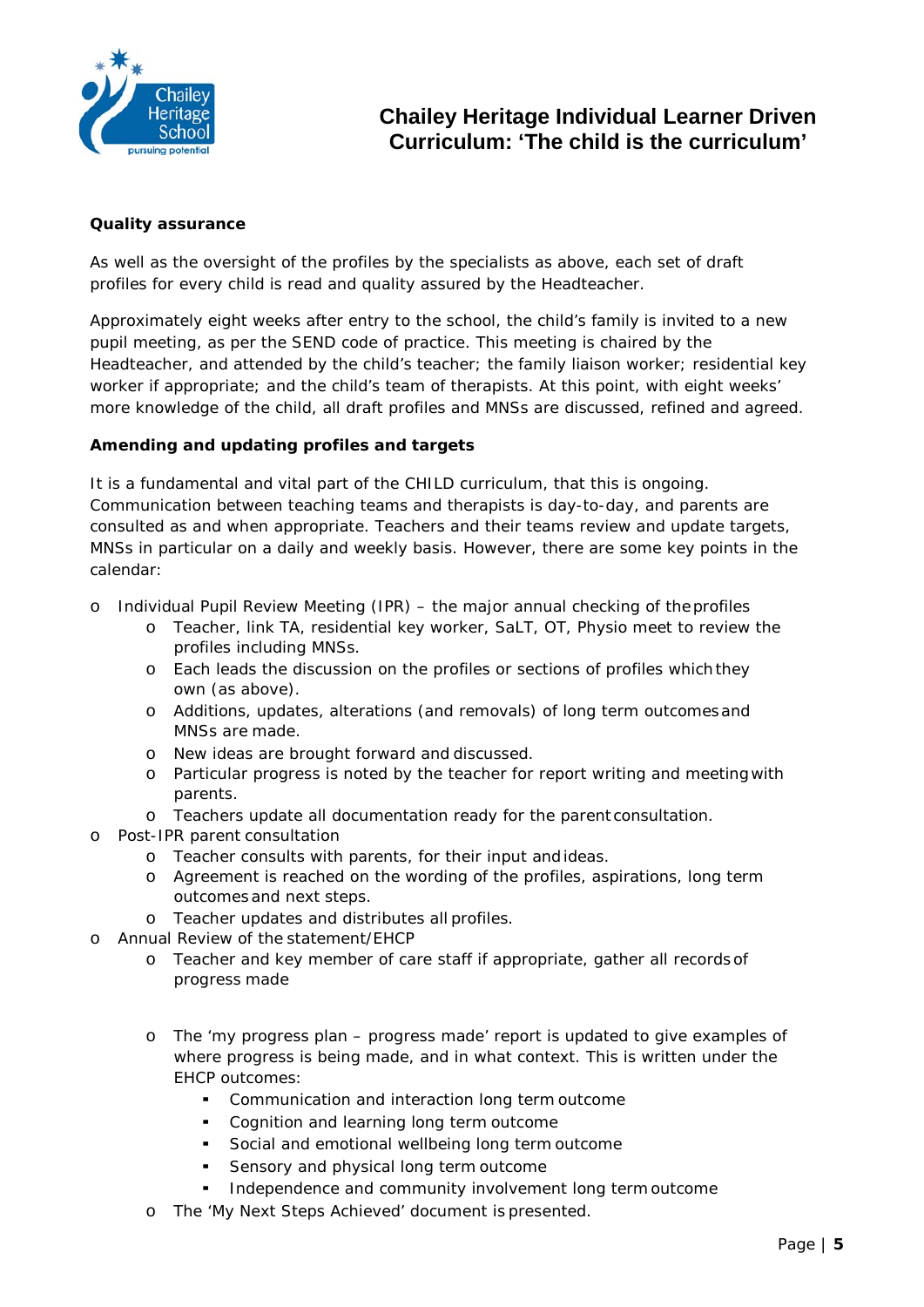

- o Further information and input is gathered from the parents and local authority representative and any other professionalsattending.
- o Agreement from all attending that the profiles are accurate and MSNs are pitched correctly is reached
- o Profiles are then updated by the teacher and are distributed, along with the MNS document.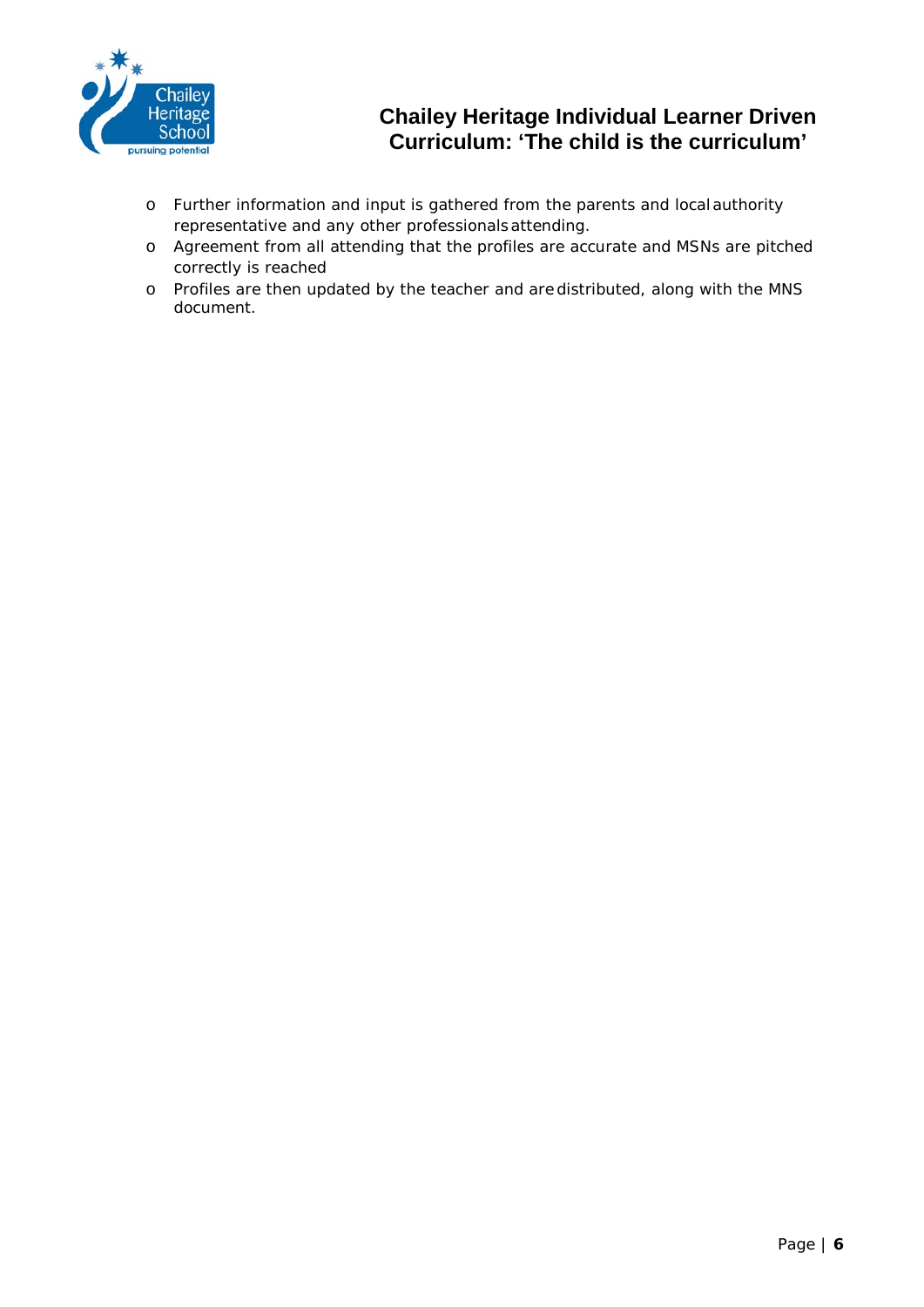

#### **Delivery of the CHILD Curriculum**

#### Learning throughout the day

It is fundamental to the CHILD curriculum that we can be helping the learner make progress towards all their MNSs, no matter what the activity they are engaged in, at any time of the day. This includes break times, play times, off-site visits (even the journeys), toilet time, eating time and so on. Therapies are also integrated throughout the day, and throughout the learning, with the curriculum supporting the delivery of therapy and therapy supporting the learner progress.

Each learner has their own curriculum, in the form of their own aspirations, long-term outcomes and MNSs arrived at by in-depth profiling by teachers, therapists and parents. It is therefore necessary that every learner also has their own individual timetable, complete with their physical program and any 1:1 or group work with professionals as prescribed. These are detailed in every child's 'all about me folder' which will be with them at all times for reference.

#### Individual timetables

With every learner having their own personalised set of MNSs which constitute their own individual curriculum, the teachers, therapists and teaching teams will be focusing on different aspects of development for each child, in each activity and at each part of the day. This is very complex and requires detailed planning, but also huge flexibility – it is vital that we have dynamic, reactive planning and responsive delivery. We need to be able to take every opportunity that the children present, as we cannot predict what their physical state might be, nor their levels of alertness, nor always what stimulus works or doesn't. There are very few 'lessons' in the old- fashioned sense of children listening to a teacher and following instructions, rather we try what we think might work and then follow the children's responses to see where we might go next, and this mostly means on an individual basis, or very small groups within a class.

*"There is no rigid timetabling or predetermined balance of focus. Each piece of planned*  learning and progress forms part of a functional and meaningful path for that child taking *whatever direction the learner needs. This means we have no pre-conceptions of any learner's path of progress so we do not limit our expectations and allow the learner to lead us in their journey."* (from the website of Mayfield School, Chorley.)

#### Class timetables

However, each teacher needs a framework for the day. So, overlaid on the children's individual timetables, and wrapped around the flexibilityof each learning period, there is a scaffolding of class and department timetabling. Even within departments there will be different styles of timetable for the different needs of different classes and learners, ranging from the very freeflowing, slow-paced, reactive practice for PMLD and early years, through to a semi-formal, more structured approach for the most high-ability learners who have a more subject-specific curriculum, or for those who require a high level of structure such as those on the autism spectrum.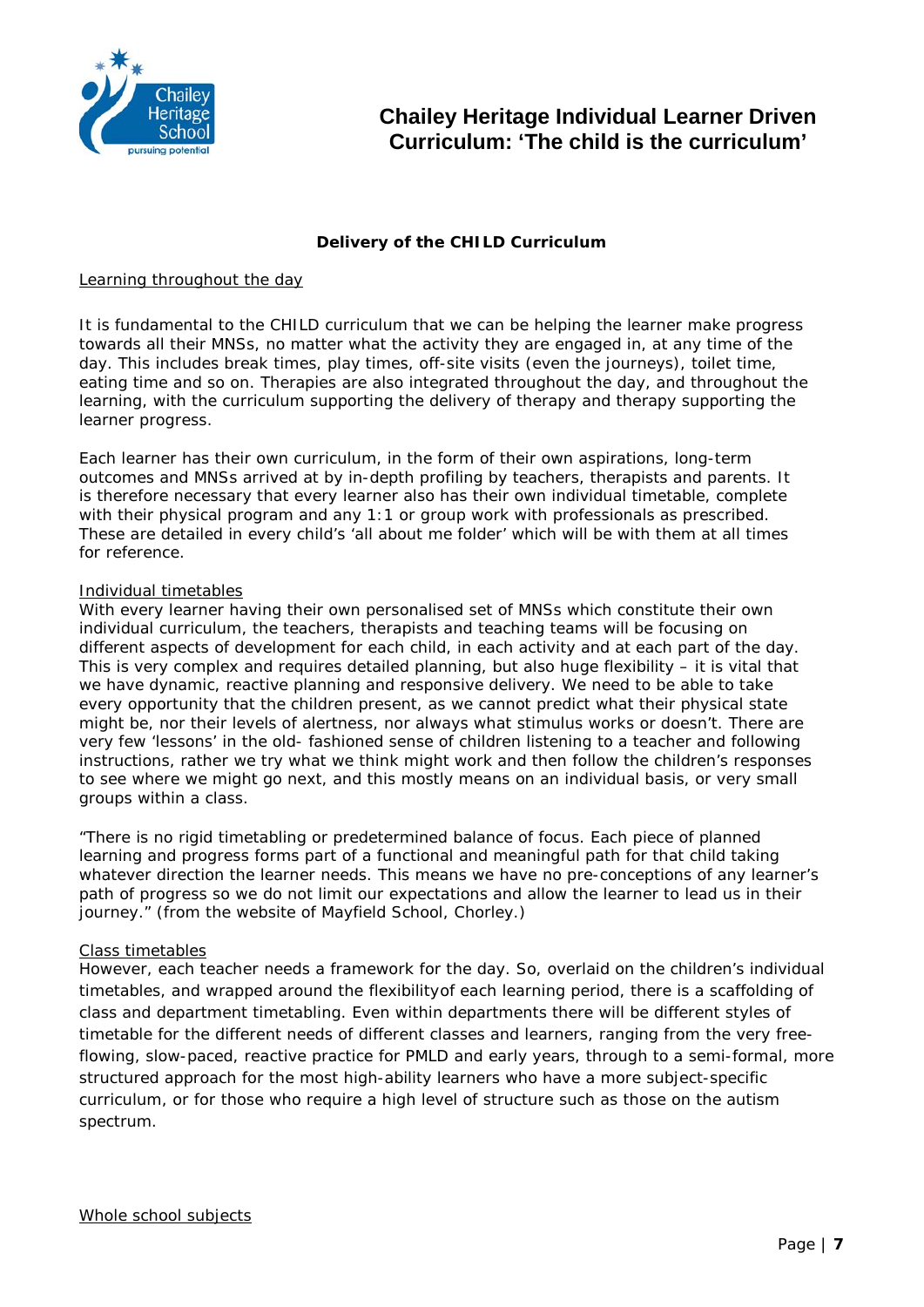

There are some areas of learning which, for different reasons, need to be covered by teCHILD curriculum. However, it is vital that we make these meaningful: we will never put anything in the children's day just because it is prescribed by any external agency, just as we would never use any SEND practice 'off the peg', without knowing how an why it might benefit our learners.

- Physical: All children have their own physical program; including physiotherapy; aquatic therapy; hippotherapy; rebound therapy; standing; cycling etc. Wherever possible, physical activity is functional and meaningful. For example, walking in a specialist walking frame to see a friend in another class, or trike riding to see the animals at the Hub.
- Sex & relationship education; personal, social & health education (SRE/PSHE): We have very detailed and carefully considered teaching approaches for all aspects of these, personalised for each child, their needs and abilities. We have disability specific resources, and in-house training for staff. MNSs for all of the children include SRE/PSHE targets as appropriate, overseen by the school's lead teacher as well as class teachers and with input from parents and families. Helping the children to understand how to keep safe, to whatever degree they can, when they rely completely on adults for all their care is vital.
- Spiritual, moral, social and cultural development (SMSC) and promoting shared values: each department keeps an audit of their coverage of SMSC, in a department 'SMSC Scrapbook'. With such a huge range of cognitive ability to teach, SMSC is interpreted in creative and thoughtful ways, keeping as close as possible to the spirit of what SMSC is meant to convey and promote. All of our children are given opportunities to have experiences related to other cultures than their own, and to have time for reflection.
- Religious education (RE) and Collective Worship: as with SMSC, we interpret the purpose of RE for our children. All our children are given time and opportunity for spiritual experiences at whatever level is meaningful for them. Those who canand do express wishes to do with their faith, will have opportunities to worship, but we do not set up collective activities unless they are meaningful to each individual.
- Music: All children have a weekly class music session with a music specialist teacher. The class teams use the music session to develop their MNSs, as well as for enjoyment; social interaction and developing musical skills if appropriate. Activities and ideas from music lessons are also used by teachers back in class.
- Subject specific learning: a small minority of children who are working at a subject specific level will have targets related to these subjects, particularly Reading (symbols or words), Speaking & Listening (using alternative and augmentative communication systems, high and low-tech) and Maths (inparticular functional skills such as telling the time; using money). There is no pre- determined set of expectations for the children in these subjects – as with the rest of the CHILD curriculum, these targets are personalised to each child ensuring that they are meaningful.
- Functional skills: wherever any of the children can achieve any sort of independence, this is pursued and promoted through their MNSs. Functional skills can include (as examples) continence; assisting with personal hygiene; helping when dressing; eating and drinking skills; mobility and so on. All children who can achieve or are working towards any of these targets will have a Functional Skills Profile.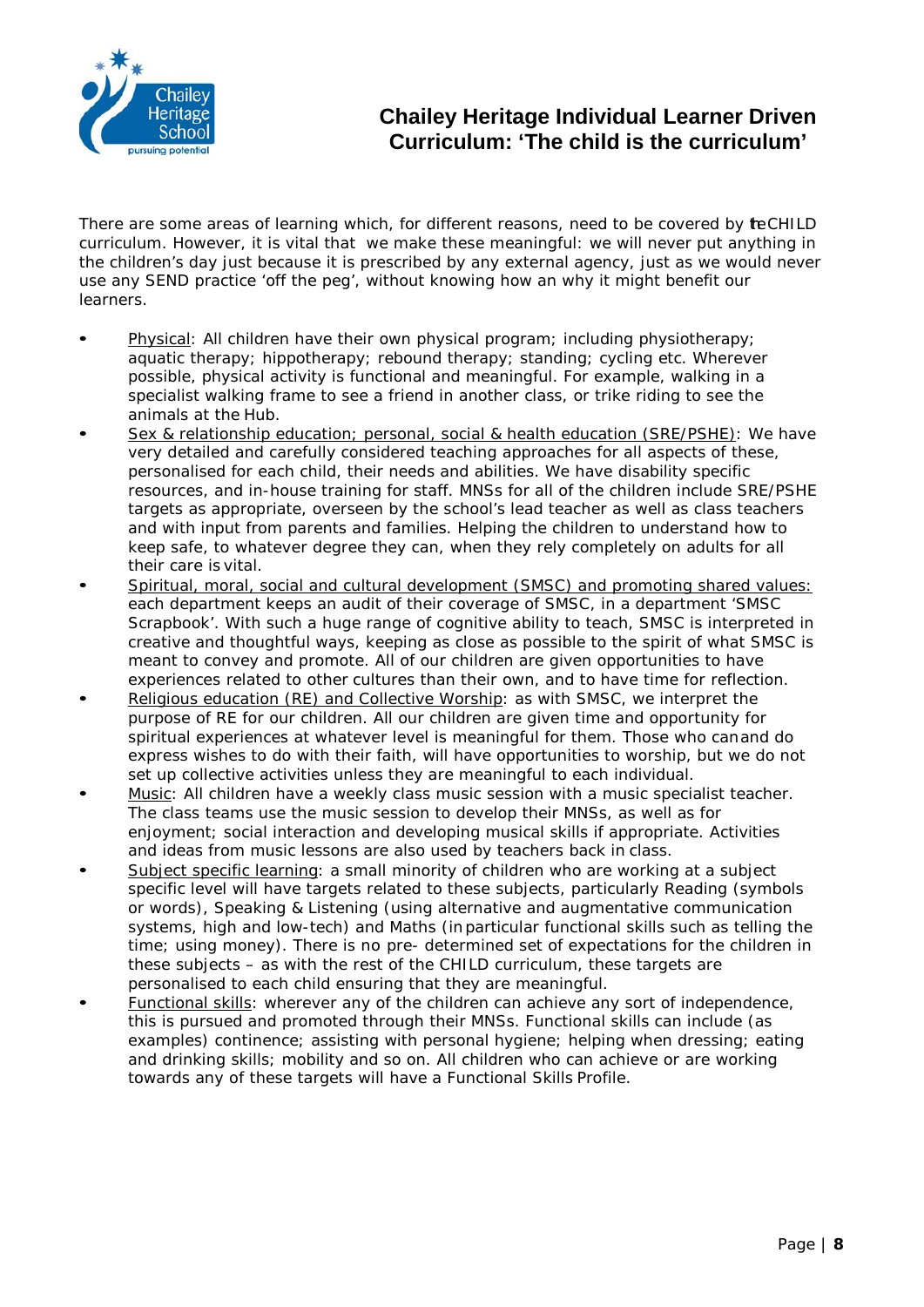

#### **School Departments**

All departments, with learners aged from 3 to 19, use the principles of the Early Years Foundation Stage in their teaching, with importance being placed on the characteristics of effective learning. They all use the CHILD curriculum, and they all willteach according to the child's stage of development rather than their age, although ageappropriateness is always considered and may lead to social & emotional wellbeing MNSs if this is agreed as a positive aim.

The CHILD curriculum is consistent throughout all departments and age ranges, although the content of the timetable does alter for those who are post-16 (years 12-14). These young people have a focus on transition, with additional time and opportunities to experience the wider community, and to visit and become familiar with potential post-19 placements, in preparation for moving on from the school.

Each year, class groups and department groups are considered, taking into account the needs and abilities of the children. While each department has its own character and identity, they all share the same vision and ethos around teaching and learning. No matter what the child's ability, they progress through the school, experience different environments, peer groups and staff teams. This brings opportunities to learn about different people and systems, helping prepare them for future transitions.

#### St Martin's department

This department has the youngest pupils. Currently (May 2017) it has four classes with 29 pupils from Reception to year 4. These classes are roughly arranged in age order, but with one class with mainly subject-specific learners operating on a more structured, 'semi-formal' curriculum. This class has literacy and Maths sessions aspart of the class timetable, with more structured learning than in the other classes.

#### Seymour department

This department is the middle department in terms of the age of the pupils. It currently has 5 classes with 33 pupils, ranging from year 4 to year 11. Pupils are grouped with reference to age, ability and other needs. There are currently three specific specialist classes in the department: one sensory-led class, one more subject specific class, and one specialist class for children who require a very physical timetable and a safe environment to explore, as well as two other more mixed ability classes. Timetables for each class are different, as appropriate for the needs of the children.

#### Hanbury department

This department has the older children and young adults. There are currently 24 pupils, from year 10 to year 14. There is one specialist sensory class and 2 more mixed ability classes, including some pupils who are working at a subject-specific level. The timetable in Hanbury includes subject specific and functional skills sessions for the most able. There are very focused sessions for SRE & PSHE, preparing the pupils for transition from the school.

Particularly for those who are post-16, there are choices of lessons/sessions in college style, and an emphasis on experiencing the community in greater depth, and preparing for transition.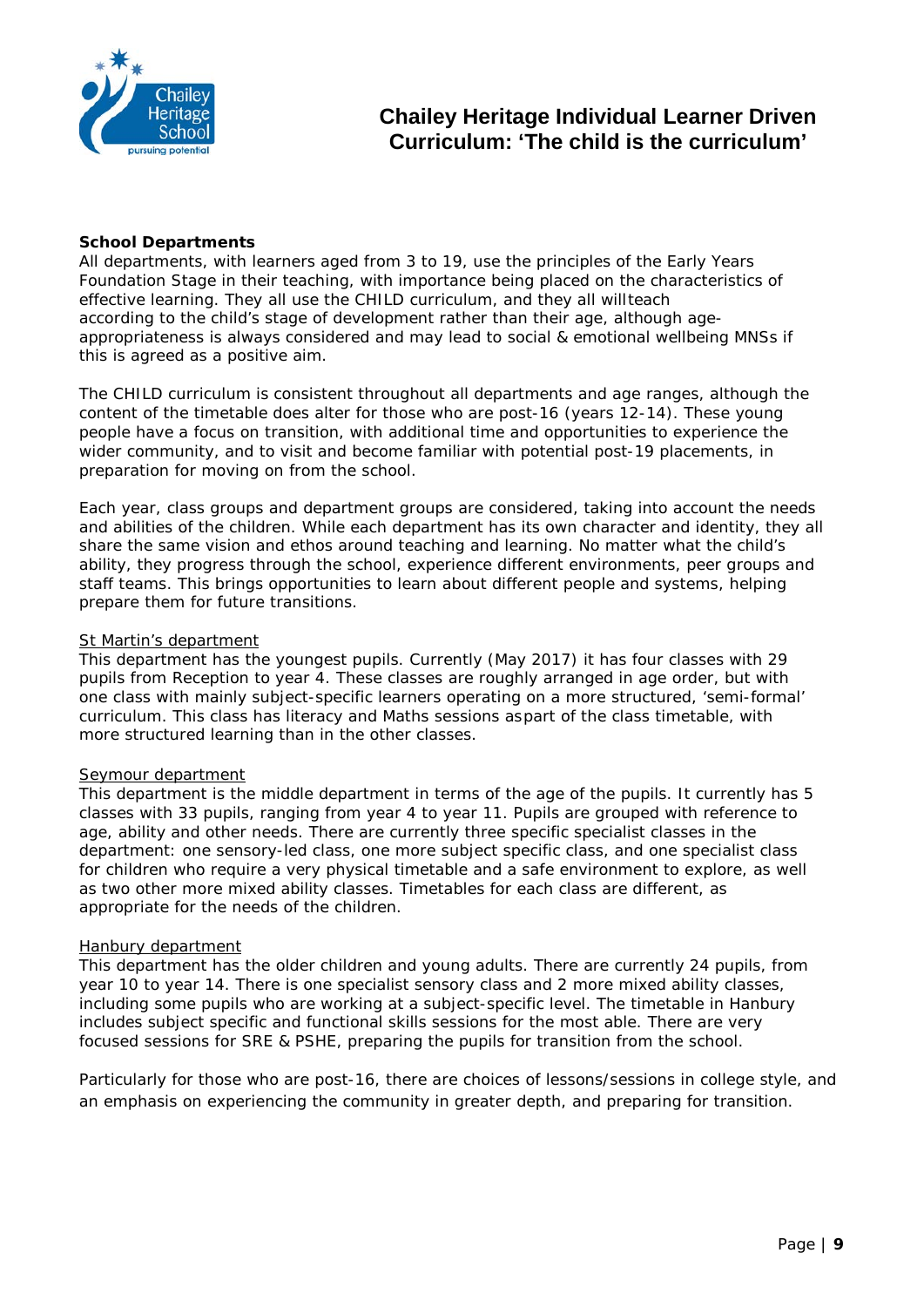

#### **Assessment for learning (AfL) and capturing progress with the CHILD curriculum**

Each learner has their own curriculum, in the form of their own long-term outcomes and 'My Next Steps' (MNS) arrived at by in-depth profiling by teachers, therapists and parents. There are no set 'banks' of targets to be chosen from, and there are no targets which are worked on by a whole class at any one time. Therefore, teachers and their teams need to capture progress for each child on all of their individual targets anduse this information to plan future opportunities for learningfreach of them.

The most important assessment, used all the time, is formative assessment, or assessment for learning (AfL). This is the constant monitoring of progress, and also the monitoring of techniques and experiences and activities to see what actually works well for each learner. All children learn in different ways and are stimulated by different things. The teaching team use observations from every activity to inform their planning for the future. They also refer to the specialist teachers, therapists and parents to check that their assessment is consistent with the observations of the multidisciplinary team.

#### **Capturing progress**

During any session, including times without direct teacher input, such as lunchtimes, hygiene times and therapy times, those working with the children know what MNSs the children are working towards. There are copies of each child's MNSs available at all times and there is an expectation that these should be consulted. There will also be times when particular MNSs are being focused on in particular activities.

From these activities, staff are all expected to contribute evidence of progress towards these MNSs, and are trained to do so. Post-its are used for this, dated and initialled, with a brief observation and context. These are displayed by the child's MNS document, usually on a class wall.

It is very important to note that 'other' unexpected signs of progress are also captured, and that these can be used to create new MNSs. This is crucial to the CHILD curriculum, which never has set expectations of any child, other than that they will all make the progress that they can.

#### **Using the observations**

Teachers regularly and systematically read and organise and collate the observations for each child in their class. The post-its are kept in a class Child Assessment Folder of Evidence (CAFÉ file), each observation filed in a wallet for the particular MNS. This information is used for planning for future teaching.

When there is sufficient evidence that a MNS has been met, the MNS is marked as achieved. The MNS is then deleted from the child's curriculum, and noted as achieved on their progress plan documents. The wallet of observations for that MNS is transferred to the child's Learner Progress File (LPF). This is kept as evidence ofprogress.

Where there is little evidence of progress for an MNS, the target is reviewed by the team. Different opportunities or approaches may be considered. It may be agreed that the MNS was not appropriate or that it is no longer achievable, and may be changed or removed. This reviewing of MNSs is continuous and is a core part of the effectivenessof the CHILD curriculum.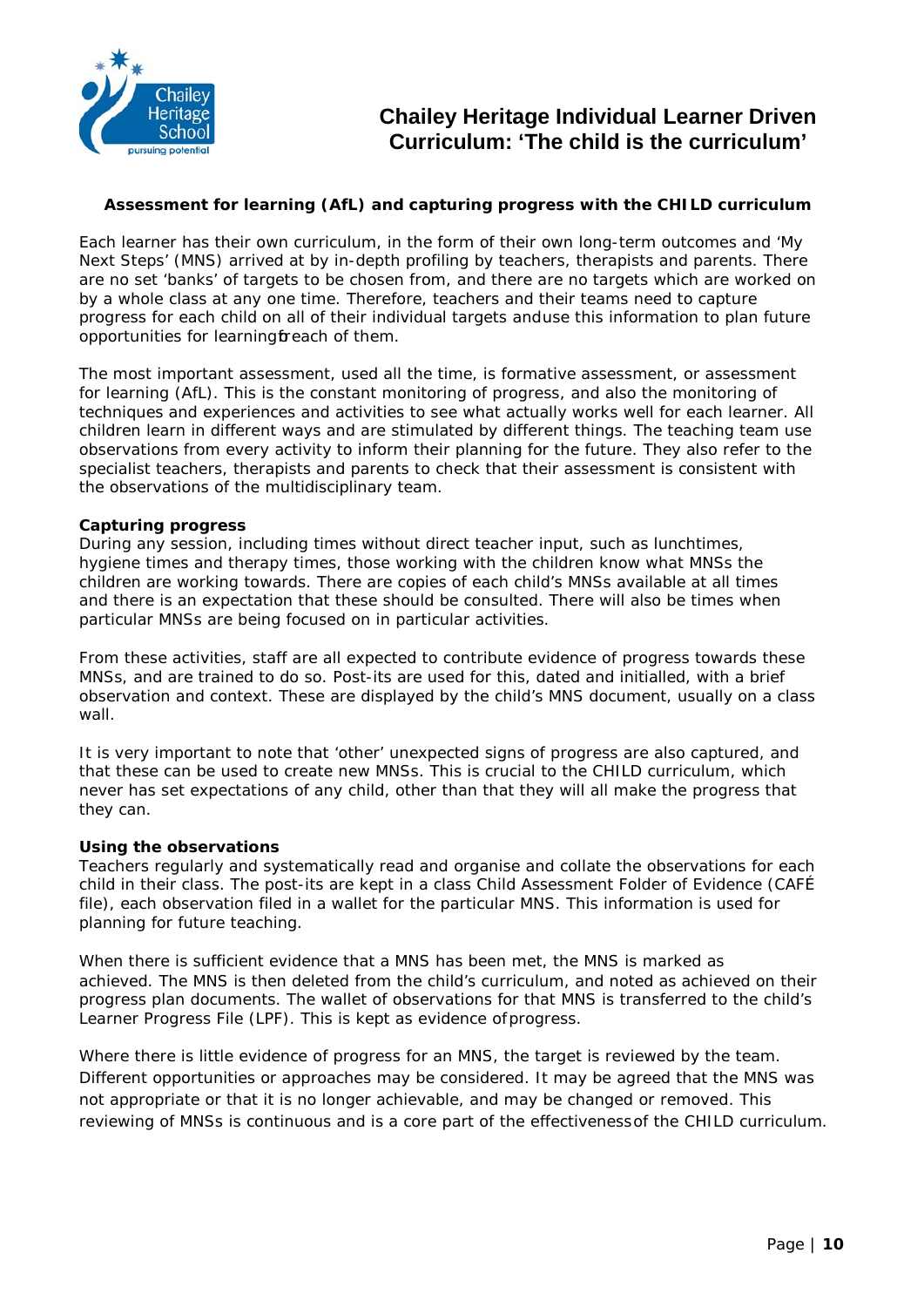

#### **Learner Progress: summative assessment at Chailey Heritage School**

Each of our learners has a unique and multiple set of challenges:

- All have a severe physical disability, all are wheelchair users
- Almost all are non-verbal<br>• Nearly all have some kind
- Nearly all have some kind of cognitive difficulty, but there's a massive range from profoundly low levels up to possibly 'normal' levels, but locked in
- Most have a sensory impairment, some have more than one
- All have complex medical needs
- Some have degenerative conditions

The diversity and multiplicity of the needs and abilities of our learners means that a standard assessment scale, with a predefined set of level descriptors, is impossible to create or use. This means that is not possible to use numeric data to compare the progress of our learners to 'national statistics' or to 'similar' learners in other schools, or to each other.

Similarly, 'expectations of progress over time' (as predicted in such programs as CASPA) is not a meaningful concept for our learners. As well as there being no standard measurement tool, as stated above, there are too many factors which affect progress, positively or negatively, in any given timescale. Some examples are:

- operations and the after-effects of these
- altered health states
- drug changes
- lengthy or frequent stays in hospital
- increased or decreased seizure activity
- degenerative conditions
- changes to postural management
- new technology
- changes to domestic circumstance

Our assessment is therefore ipsative – we compare our learners with themselves at a previous point in time, describing what they can do now compared to what they could do before. There are no quantitative comparisons, no expectations of numbers of MNSs to be achieved.

In order to ensure that we have the highest expectations of each child's progress, we rigorously monitor our input to them, believing that if the input to each child's learning is the very vest it can be, then the progress made by that child, whatever that is, will be the very best that the child could have made, (see document entitled 'how is my performance monitored as a teacher at Chailey Heritage School?').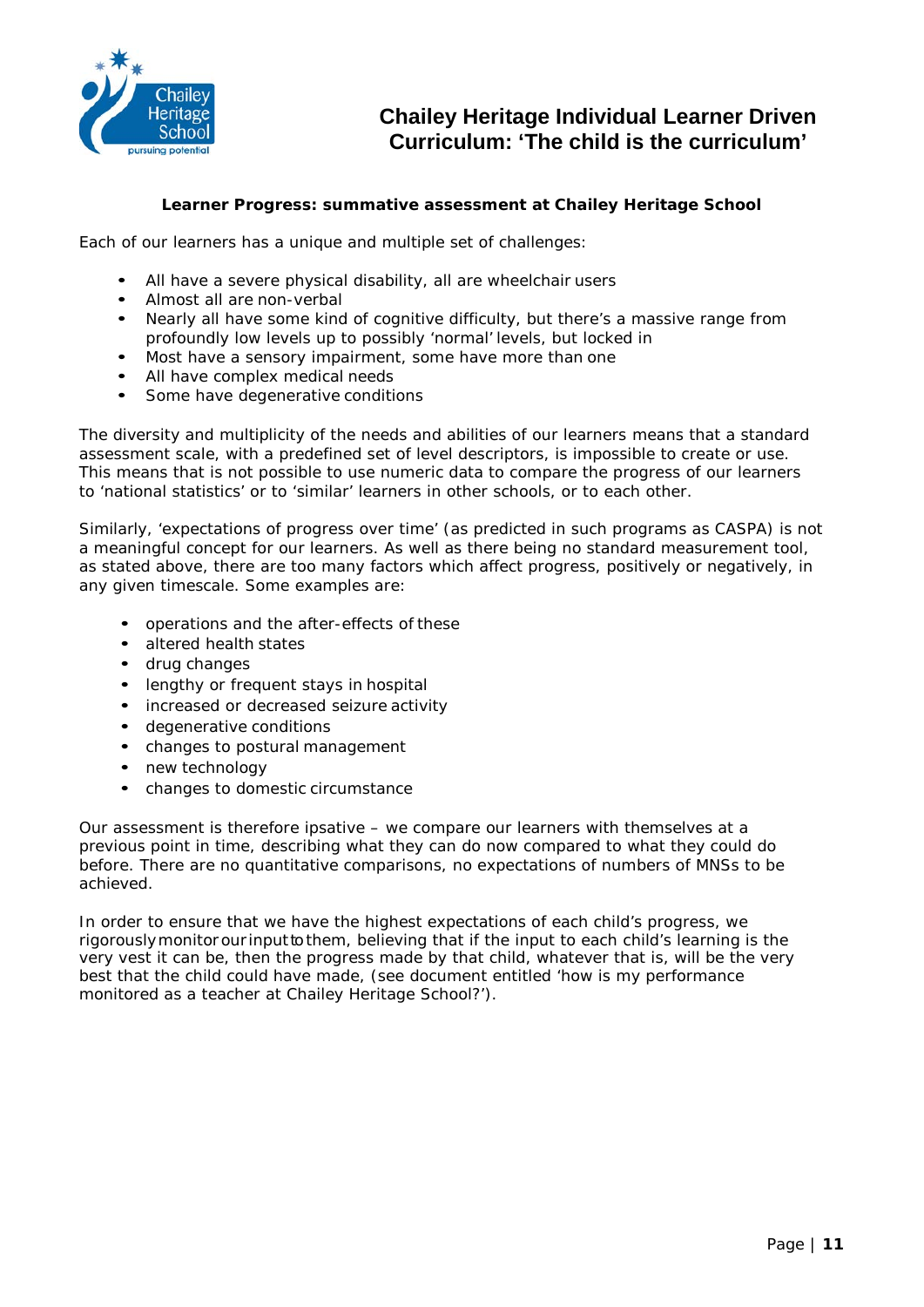

Our summative assessment has two parts:

#### 1 Annual review progress document

This is an annual document written by the teacher in collaboration with therapists, for the AR meeting. It describes the progress made under each of the 5 EHCP headings:

- o Communication & Interaction
- o Cognition & learning
- o Social & emotional well being
- o Sensory & physical
- o Independence (and community involvement)

This document is descriptive, it gives the context for the progress as well as how it was supported and achieved. The document may also describe additional barriers to learning which have occurred in the previous 12 months, or circumstances which have benefited and accelerated learning.

#### 2 'My Next Steps Achieved' document

This is a list of the MNSs that have been evidenced as having been achieved. This is kept up to date by teachers on a central document on the network. The evidence for each of these is kept in the child's Learner Progress File.

This document will be kept over the years so that long-term progress can be scrutinised, which is particularly important for those with SPMLD who may make tiny steps of progress over long periods of time.

As described at the beginning of this section, we are unable to provide graphs or numerical data on learner progress that has any meaning. Therefore, our summative assessment is described in minute detail for each child, and every teacher is prepared for rigorous scrutiny about the progress they have enabled (see the Learner Progress Interview pro-forma)